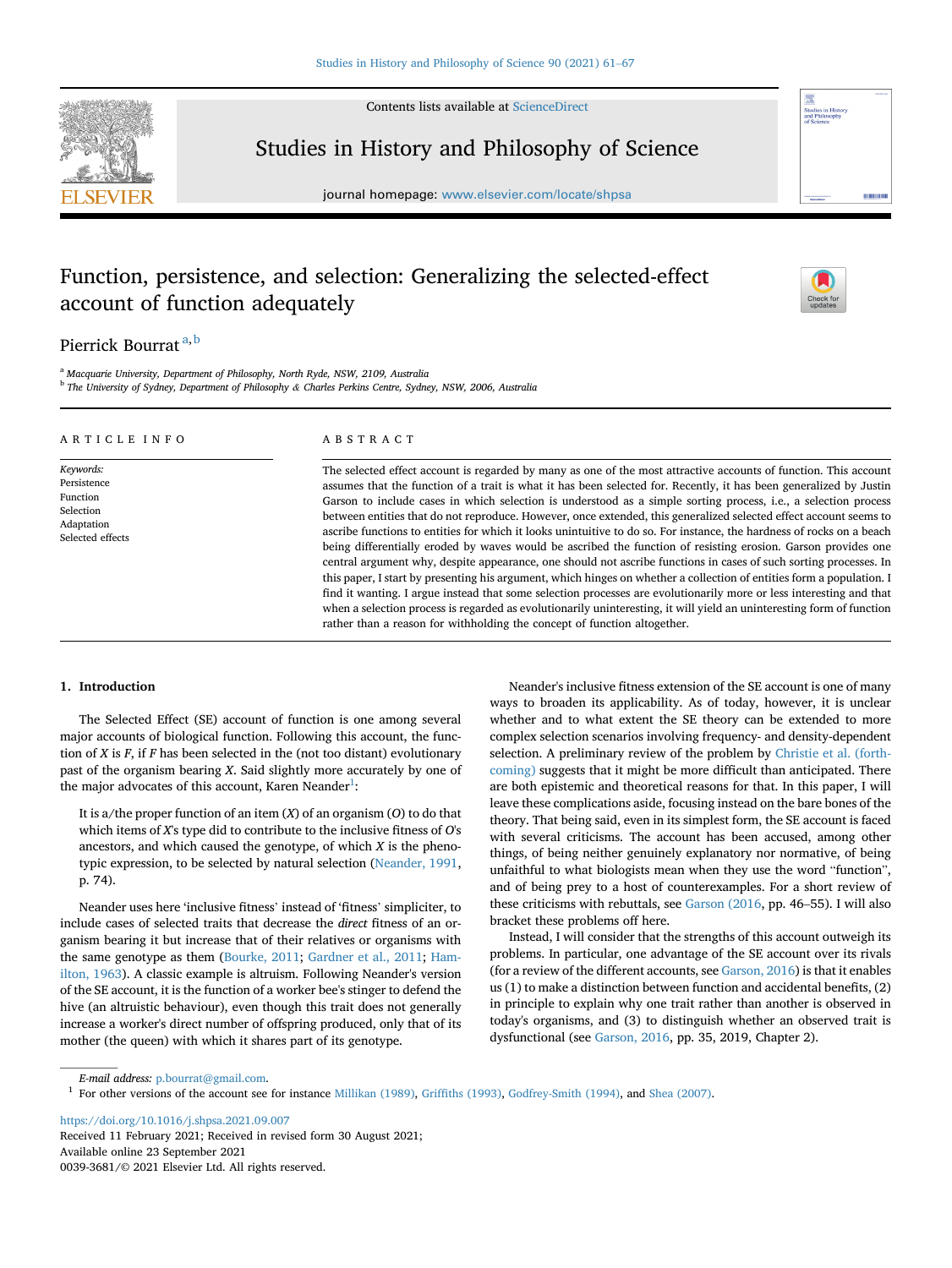Recently, Justin Garson has proposed to generalize the SE account beyond its natural home, namely, the selection processes between reproducing organisms. $<sup>2</sup>$  $<sup>2</sup>$  $<sup>2</sup>$  He summarises his account as follows:</sup>

GSE: The function of a trait consists in the activity that contributed to its differential reproduction, or to its differential retention, within a population ([Garson, 2017](#page-6-9), p. 523).

According to [Garson \(2019,](#page-6-10) pp. 74–77), a number of authors before him (e.g., [Godfrey-Smith, 1993;](#page-6-11) Griffi[ths, 1993](#page-6-6); [Millikan, 1984](#page-6-12); [Papi](#page-6-13)[neau, 1984](#page-6-13)) have attempted to generalize the SE account beyond biological organisms, and in particular to propose that learning produces new functions. However, he notes that all these accounts assume that, for new functions to be produced, the selection process causally responsible for the new functions ought to involve entities that reproduce in the same way organisms reproduce. One exception to this requirement is [Wimsatt](#page-6-14) [\(1972\)](#page-6-14). However, while for Wimsatt natural selection and function have a deep connection, he does not go as far as to propose an SE account of function. Garson, in contrast, aims to generalize the SE account beyond populations of reproducing entities. This extension is a welcome one. To do so, Garson follows a trend in evolutionary theory to extend the concept of natural selection. Over the last 30 years or so, and even before that, several attempts have been made to extend the concept of natural selection to other domains, such as culture, origins of life, and major transitions [\(Bourrat, 2014](#page-6-15)). [Bouchard \(2014\)](#page-5-1) proposes to extend the concept of selection to ecosystems.[3](#page-1-1)

Despite this welcome extension, I believe that Garson's proposal is problematic. In particular, one of Garson's implications is that entities that do not reproduce can be attributed functions. Garson argues that, in some cases, however, those entities should not be ascribed functions because they belong to sets that do not exhibit a sufficient level of fitness interaction between their members. Fitness interactions between the members of a set are, according to Garson and following recent analyses of the concept of population (e.g., [Godfrey-Smith, 2009](#page-6-16); [Matthewson,](#page-6-17) [2015;](#page-6-17) [Millstein, 2009](#page-6-18)), an important feature of biological populations. Without (enough of) them, these objects do not form a population. Since selection processes generating functions always occur in populations, there can be no functions in the absence of a population. I show that this argument does not succeed. I argue that, in some cases, natural selection produces some evolutionarily uninteresting outcomes. In other cases, the outcomes are much more interesting from an evolutionary perspective. 'Interesting' and 'uninteresting' should not be understood in absolute terms but rather relative to particular explanatory contexts and interests. However, whether an outcome is deemed interesting has nothing to do with whether the set of entities in which a selection process occurs exhibits a sufficient level of fitness interaction. I argue that this feature is also inherited by GSE functions. When the entities of a population do not reproduce or grow, the selected effects in this population are uninteresting, in the same way the evolutionary outcomes of selection without reproduction leads to some uninteresting outcomes ([Bourrat, 2014\)](#page-6-15). However, there is no reason to argue that uninteresting outcomes do not represent bona fide functions of the entities bearing those traits.

The paper will run as follows. In Section [2,](#page-1-2) I start by presenting the link between natural selection, adaptation, and SE function. I then briefly introduce the idea, proposed by several authors in recent years, that the process of natural selection, in its generalized form, does not need to occur between reproducing entities and that it can lead to simple, uninteresting forms of evolution by natural selection (ENS). In Section [3,](#page-3-0) I turn to Garson's main argument for considering that sets of entities that do not exhibit enough fitness interactions between their members,

should not be regarded as populations. I show why this argument does not succeed. Finally, in Section [4](#page-4-0), I propose a solution to the problem of liberality that my account might be accused of falling prey to.

#### <span id="page-1-2"></span>2. Function, adaptation, and evolution by natural selection

A crucial point to note for my analysis is that there exists a link between the concept of function qua selected effects and the concept of adaptation (this point concerning ENS was made, although in different terms by [Pittendrigh, 1958](#page-6-19)). As succinctly put by [Sterelny and Grif](#page-6-20)fiths [\(1999](#page-6-20), p. 221), "[t]he [SE] functions of a biological trait are those effects for which it is an adaptation." [4](#page-1-3) Note here that the term 'adaptation' is understood as an outcome of the process of selection, not as the process of adaptation to the environment. [Futuyma \(2005,](#page-6-21) p. 260) refers to these two ideas as historical and ahistorical definitions of adaptation, respectively. Thus 'adaptation' for Sterelny and Griffiths refers to traits that have been—and might still be, but not necessarily so—adaptive for a substantial period of time in the evolutionary history of the members that bear them.

If one examines further the links between the concepts of SE function and adaptation, one will conclude that an adaptation is nothing more than a phenotype that is the outcome of the process of natural selection going in the same direction<sup>[5](#page-1-4)</sup> for some time, assuming the organisms bearing those traits are able to pass them on reliably between generations, or in other words a form of ENS. Thus, SE functions result from the process of ENS. With a link between SE function and ENS established, we can now ask under what conditions ENS is observed. This will permit us, by transitivity, to establish the conditions under which SE functions can be observed, for if ENS is observed in such conditions, then following the above reasoning, it should yield adaptations with some effects that are SE functions.

A starting point in the literature on ENS is Lewontin's three conditions. There are several versions. I present here the 1985 version. In this version, Lewontin tells us that:

A sufficient mechanism for evolution by natural selection is contained in three propositions:

1. There is variation in morphological, physiological, and behavioral traits among members of a species (the principle of variation).

2. The variation is in part heritable, so that individuals resemble their relations more than they resemble unrelated individuals and, in particular, offspring resemble their parents (the principle of heredity).

3. Different variants leave different numbers of offspring either in immediate or remote generations (the principle of differential fitness) ([Lewontin, 1985](#page-6-22), p. 76).

As shown by [Godfrey-Smith \(2007\),](#page-6-23) this tripartite characterization of ENS is part of a long history since [Darwin \(1859\)](#page-6-24) of summaries or 'recipes' for ENS. In the next sentence following the conditions, Lewontin claims that they are necessary and sufficient conditions for ENS. This is clearly false: the conditions are, in fact, neither necessary nor sufficient.

First, it is easy to see that they are not sufficient, as shown by [God](#page-6-23)[frey-Smith \(2007\)](#page-6-23). Suppose, for instance, a population in which individuals reproduce asexually and in discrete generations. Assume that the population is made of three individuals, two small and one tall (there is variation). Assume that one small individual produces a single offspring while the other has no offspring and the tall individual produces two (there is differential fitness). Finally, assume that the small individual breeds true, while the large one produces one small and one

<span id="page-1-0"></span><sup>2</sup> See [Garson \(2011, 2012, 2014, 2016, 2017, 2019\)](#page-6-25).

<span id="page-1-1"></span><sup>3</sup> See also [Dussault and Bouchard \(2017\)](#page-6-26) and [Bouchard \(2013\)](#page-5-2) for an account of function applied to ecosystem derived from this idea. Note that Dussault and Bouchard's accounts support (forward-looking) fitness-contribution functions rather than SE functions.

<span id="page-1-3"></span> $4$  See also [Huneman \(2010\).](#page-6-27)

<span id="page-1-4"></span><sup>5</sup> Or selecting for the same value of a trait for some time if selection is nondirectional.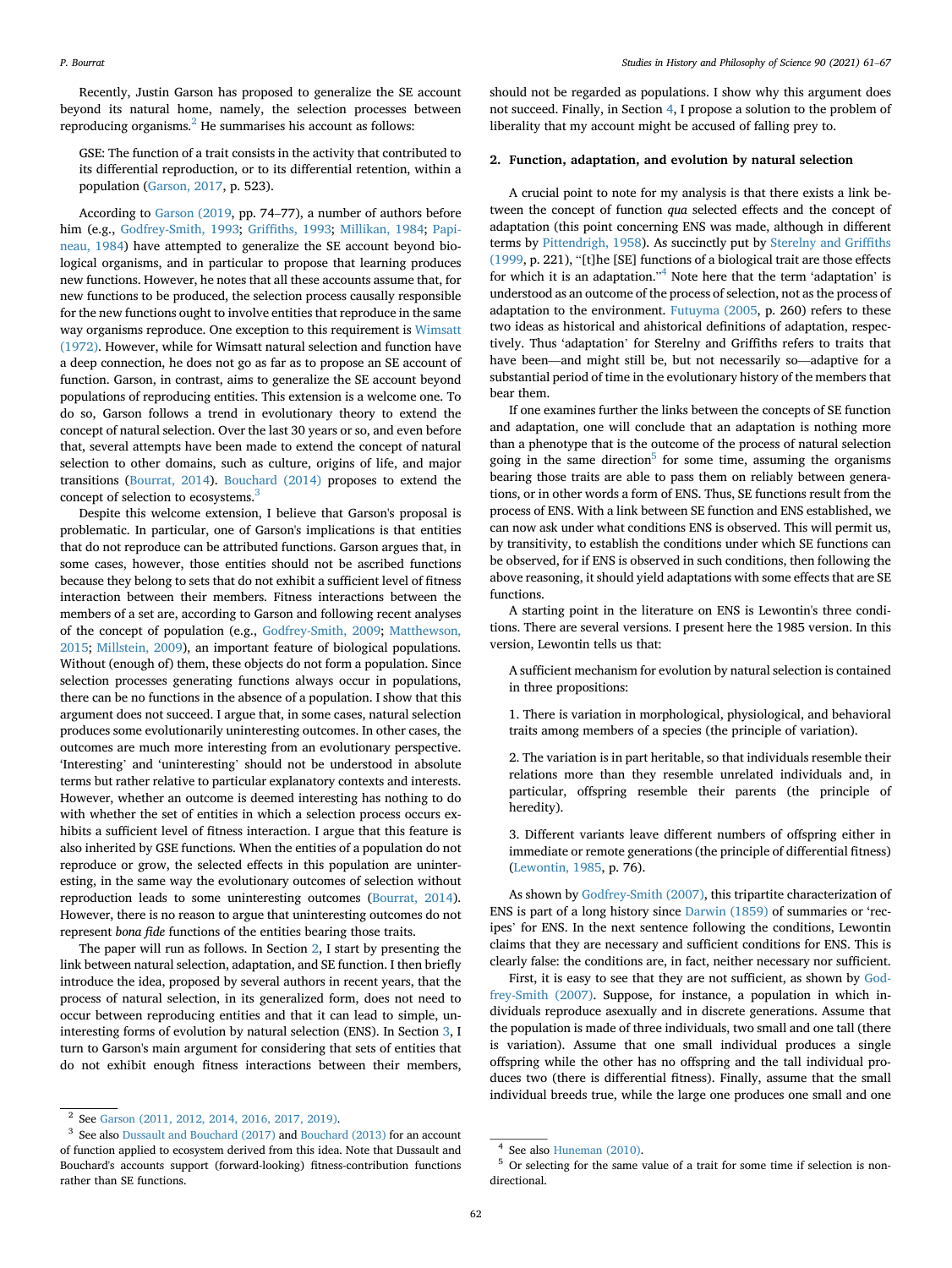tall individual (there is heredity though imperfect, but this satisfies Lewontin's principle of heredity). $6$  Despite this population satisfying the three conditions, no evolution is observed. In the next generation, the population is composed of two small individuals and one large, like in the parental generation. This lack of change can be explained by the fact that two evolutionary processes are at play in the population: natural selection embodied by differences in fitness, and mutation embodied by a lack of perfect transmission. The two processes have opposite effects. Natural selection eliminates small individuals over time, while mutations recreate them due to the perfect inheritance of large individuals. The net change is nil. Note that in response to this and similar examples it is possible to tweak the conditions slightly to make them sufficient conditions. To do so, one just needs to add the extra assumption that the pattern of inheritance is the same for every individual of the population. With this in place, it follows that if the three conditions are satisfied, then ENS will occur.

However, it can also be shown that Lewontin's three conditions are not necessary for ENS. This is so because the definitions of fitness and heredity<sup>[7](#page-2-1)</sup> used by Lewontin are too restrictive. A number of philosophers, including myself, have indeed recently put some pressure on these two concepts.[8](#page-2-2) Starting with the concept of heredity, suppose as before a population of small and tall individuals, but assume that tall and small individuals produce equal proportions of offspring of both types, say one small and one tall for the small individuals, and two small and two tall for the large individuals. In this situation, offspring do not resemble their parents more than they resemble other parental individuals in the population, which seems to violate Lewontin's condition of heredity. Crucially, assume now that the population does not reproduce in discrete generations. In particular, individuals can survive after they reproduce and large individuals have a higher viability than small ones. In those conditions, we will observe an increase in the frequency of large individuals in the population [\(Bourrat, 2015b;](#page-6-28) [Earnshaw-Whyte, 2012\)](#page-6-29). By the standard definition of evolution, this change in frequency constitutes an evolutionary change. Furthermore, because it is due to a difference in survival between the two types, which is a component of fitness ([Sober,](#page-6-30) [2001\)](#page-6-30), then it must be due to natural selection. This means that ENS can be observed even if there is no heredity in the classical sense of heredity.

In [Bourrat \(2015b\)](#page-6-28), using the Price equation, I showed that this phenomenon can be explained by the fact that a general concept of heritability (a quantitative measure of heredity), in line with evolutionary theorizing, should take into account a parental individual persisting (and remaining of the same type over time) in situations of non-overlapping generations. An intuitive way to see why this is so, is to note that a large individual producing one large and one small offspring and surviving is numerically equivalent to this individual producing three offspring, two large and one small, and dying at the same time it reproduces. $9$  Mutatis mutandis, the same is true for a small individual. If this latter perspective is adopted, heritability as it is classically defined (in terms of parent-offspring resemblance), is restored, and the problem of ENS seemingly occurring without heredity disappears.

Fitness in Lewontin's three conditions is defined in terms of the number of offspring (either in the next or remote generations). However, there is no reason to assume that reproduction is necessary for ENS. ENS

can result from differential persistence only, with fitness measured in terms of persistence. This point has recently been made by a number of authors both in philosophy of biology and evolutionary biology (e.g., [Bouchard, 2008,](#page-5-3) [2011;](#page-5-4) [Bourrat, 2014;](#page-6-15) [Doolittle, 2014,](#page-6-31) [2016;](#page-6-32) [Lenton](#page-6-33) [et al., 2021](#page-6-33); [Papale, 2020\)](#page-6-34). Even [Godfrey-Smith \(2009\),](#page-6-16) who regards reproduction as an essential feature of Darwinian populations, i.e., populations able to undergo ENS, concedes so when he claims that "[i]t is possible to bend a partially Darwinian description around change in collections of things lacking reproduction, but this is a very artificial extension of the theory." ([Godfrey-Smith, 2009](#page-6-16), p. 40, his emphasis). One possible response to that remark is that although it might seem an artificial way to extend the theory, one should not prejudge the fruitfulness of the extension of a theory beyond its original scope. The history of science is full of cases where extensions of a theory, appearing initially artificial, have yielded high returns.

One essential point emphasized by Godfrey-Smith, however, is that in collections of things in which there is no reproduction, then there is no multiplication of this population's entities. This means that the population is doomed to reduce its size over time and potentially go extinct. As claimed by Godfrey-Smith, "[i]ts evolutionary possibilities are very limited" ([Godfrey-Smith, 2009](#page-6-16), p. 104). That they are limited does not mean that they are non-existent, however. This point will turn out to be crucial.

Why is multiplication, $10$  which is a term used by [Maynard Smith](#page-6-35) [\(1983](#page-6-35); see also [Griesemer, 2000](#page-6-36)), an important feature of ENS? It is so because if we assume that different individuals of a population reproduce differentially, then it is possible for them to produce complex structures such as a heart or an eye. In such a population, the background against which new variation occurs (by mutation) changes over time. As an individual dies, a new one with traits that have been selected in the past replaces it (at least in expectation). This new individual, in turn, has a small probability of mutating which might lead to a fitness benefit for its carrier. And if a mutation is beneficial, it will have a higher-than-average probability of spreading in the population and change this population's phenotypic background. By repeating this process over and over, following Darwinian orthodoxy, complex structures can be produced over evolutionary time. This is what [Godfrey-Smith \(2009,](#page-6-16) pp. 49–50) calls the "'creative' role of selection" and which underlies the distinction between interesting and uninteresting evolutionary outcomes made in the introduction. This point is the same as the one made by [Okasha](#page-6-37) [\(2006](#page-6-37), p. 214) in his discussion of clade selection, where he concedes that one can conceive of the differential persistence of clades (which do not reproduce in any obvious way) as a form of selection. However, he notes laconically that this form of selection is "not very interesting."

To see this point in more depth, contrast the orthodox situation of a population of reproducing organisms with a situation in which there is only differential persistence in the collection of entities. We could even imagine that, over time, these entities can change (or mutate) randomly. In this situation, however, the probability that the mutations lead to a complex adaptation is much less likely (to the point where we can say it is probabilistically impossible). This is so because, in this population, beneficial mutations cannot spread (by multiplication) in the population. The background against which new mutations can arise always remains the same, thereby highly constraining the possibility to see emerging complex structures from such a population. This represents the main reason why Godfrey-Smith and Okasha consider that selection processes in sets of merely persisting entities are artificial or uninteresting. That complex structures cannot arise from populations of persisting entities is one thing. However, the claim that such a process should be denied the status of ENS is another entirely.

<span id="page-2-0"></span><sup>6</sup> [Godfrey-Smith \(2007,](#page-6-23) p. 503, see also [2014,](#page-6-38) p. 32) provides different versions of this example.

<span id="page-2-1"></span> $^7\,$  Or more precisely heritability, which is the quantitative measure of heredity that Lewontin defines in his three conditions.

<span id="page-2-2"></span><sup>&</sup>lt;sup>8</sup> For pressure on the concept of fitness *qua* reproductive output see [Bouchard](#page-5-3) [\(2008](#page-5-3), [2011](#page-5-4); see also [Bourrat, 2014](#page-6-15); [Doolittle, 2014,](#page-6-31) [2016\)](#page-6-32). For pressure on the concepts of heredity and heritability see [Earnshaw-Whyte \(2012\),](#page-6-29) [Bourrat](#page-6-28) [\(2015b\)](#page-6-28), and [Charbonneau \(2014\)](#page-6-39). [Papale \(2020\)](#page-6-34) provides a synthesis of this work.

<span id="page-2-3"></span><sup>&</sup>lt;sup>9</sup> This conventionalist move raises questions about identity which have interesting biological implications. Some of them have recently been explored by [Babcock \(2020\).](#page-5-5)

<span id="page-2-4"></span> $^{10}$  Multiplication encompasses cases of reproduction and developmental growth, the latter of which refers to situations of single organism becoming bigger over time, without separation between its different parts. Modular organisms are a prime example of this phenomenon.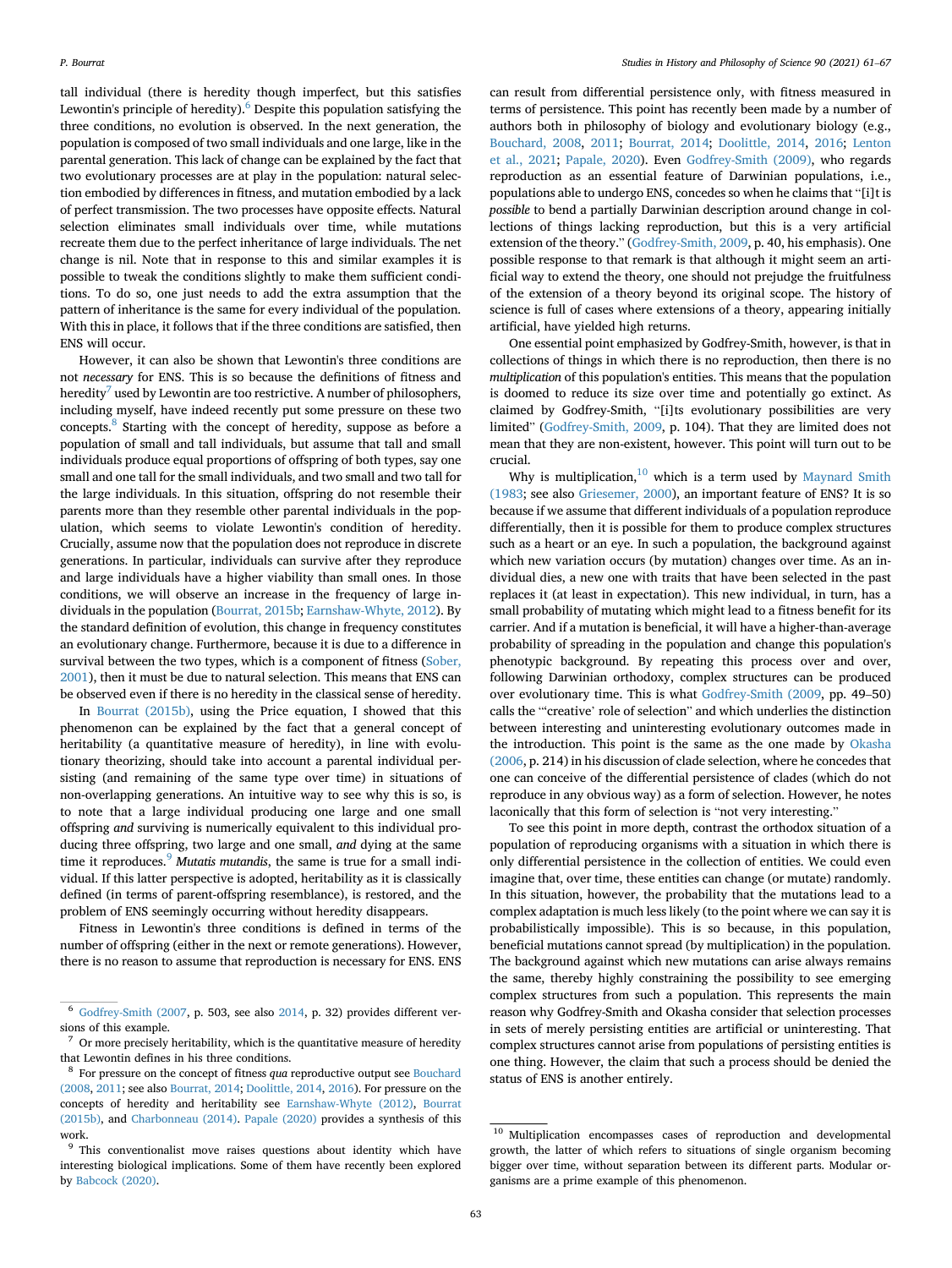There is nothing in the classical model of evolutionary theory that tells us that ENS ought to produce complex adaptations. An adaptation, in its simplest form, is just one variant that is represented in a high frequency in a population. Complex structures are undoubtedly more interesting than simpler ones from an evolutionary perspective, but 'interesting' is not a feature of the world. Furthermore, it is not unlikely that ENS started from merely persisting entities that subsequently acquired the capacity to reproduce and ultimately replicate because it was advantageous ([Bourrat, 2014;](#page-6-15) [Wilkins et al., 2012\)](#page-6-40). From that perspective, reproduction, or more generally multiplication, are derived properties of a lower-powered process of ENS.

#### <span id="page-3-0"></span>3. Of rocks and beaches

In the previous section, I made two points. First, I showed that strong links between ENS, adaptation, and SE function, exist. A trait's SE function just is the effects of an adaptation, and ENS, when inheritance is well behaved, just results in adaptation. Second, I claimed, following a number of authors, that the concept of ENS can be straightforwardly extended to entities that do not reproduce but merely persist.

One logical conclusion from this reasoning is that a form of adaptation results from differential persistence only, and consequently, that individuals in populations of merely persisting objects can be ascribed SE functions. Although Garson does not exactly use this reasoning, he gets to the same conclusion. Selective retention or mere sorting processes alone can yield (G)SE functions. Thus, he argues that in a population of objects that persist differently, the function of a trait is that for which it has been selected, where selection only consists of differential persistence, i.e., with no multiplication. One example used by Garson is synapse selection.

Synapse selection, of which [Garson \(2011](#page-6-25), [2014](#page-6-41), [2019\)](#page-6-10) proposes a detailed account, occurs following the formation of the brain in mammals, including humans, and certain other animals. The idea is that some, if not the majority, of the synapses produced during brain formation, are eliminated over time by a process of selection. Whether a synapse is eliminated depends on whether it is activated frequently enough. If it is not activated frequently enough, it is eliminated. Garson argues that there is furthermore a form of competition between synapses: the activation of some synapses can trigger the elimination of others. Synapse selection fits a process of selection without reproduction squarely. There is no reproduction in this example because one synapse being activated does not lead this synapse to produce more synapses or even lead to the production of more synapses altogether. From there, because some synapses are associated with different behaviours or abilities, their function is that for which they have been retained over an organism's life. This leads Garson to conclude that synapses can acquire new functions over time, depending on the environment and condition of the organism.

I am broadly on board with Garson's project. However, stated as I did, it may seem that one implication of Garson's account is that any sorting process will yield functions. This would be so because any sorting process can be regarded as a selection process that leads to a weak form of adaptation. This includes the case of rocks on a beach being differentially eroded by the waves because some rocks are harder than others, an example Garson borrows from [Kingsbury \(2008,](#page-6-42) p. 496). $^{11}$  As a result, one would have to conclude that at least one function of a rock on the beach is to resist erosion. This is [Lewens' \(2004\)](#page-6-43) conclusion when discussing function attribution in cases of inorganic sorting processes. Lewens furthermore explains that it would be a futile exercise to attempt distinguishing functions originating from simple sorting processes such as the differential erosion of rocks on a beach from what might be deemed 'genuine' functions originating from processes involving multiplication (like natural selection between organisms).

One might think that the kinds of functions possessed by items that survive sorting processes are mock functions, or "as-if" functions at best. [ ...] Trying to discriminate between "real" and merely "as-if" functions is probably a waste of time. Here I want to argue that there is no nonarbitrary way for the proponent of the SE account to say why sorted functions are any less genuine than biological functions ([Lewens, 2004,](#page-6-43) p. 128).

Lewens point should be in accordance with Garson's aim in developing the GSE account when he says that "[m]y main argument for GSE is that it solves all the puzzles of function, without pointless restrictions. Parity of reasoning demands that we accept it" [\(Garson, 2019](#page-6-10), p. 101). However, Garson refuses Lewens' conclusion, which would imply ascribing functions to rocks on a beach. Why? Because according to him, a set of rocks on a beach is not a population. In contrast, synapses form a population [\(Garson, 2019,](#page-6-10) p. 108). GSE, he argues, does not apply to any set of objects; it only applies to populations of objects by virtue of a selection process always occurring in a population [\(Garson, 2019](#page-6-10), p. 104). Thus, one can reconstruct Garson's argument as follows:

**P1**: If  $X$  has a GSE function, then it is the result of a selection process.

**P2:** If X is the result of a selection process, then it occurs in a population.

P3: Mere sorting processes, like differential erosion of rocks on the beach, do not occur in a population

—

#### Cl: Mere sorting processes do not yield GSE functions

As I show below, his argument does precisely what he intends to move away from when developing the GSE, namely, avoiding adding arbitrary restrictions. There are multiple arguments for why I think so. First, there is no consensus about the concept of population in evolutionary biology and philosophy of biology. Garson relies on the analyses of the concept of population from [Godfrey-Smith \(2009\),](#page-6-16) [Millstein \(2009\)](#page-6-18), and [Matthew](#page-6-17)[son \(2015\).](#page-6-17) Following these analyses, fitness interactions between the entities of the set is an important feature of a population. In the case of rocks on the beach, there are no fitness-like interactions, while there are in the cases of antibody and synapse selection. For that reason, we should conclude that the former is not a process of selection yielding functions while the latter are. I do not deny that fitness interaction<sup>[12](#page-3-2)</sup> might be an important aspect of (biological) populations in that it can speed up the processes of adaptation. However, claiming that this is a defining feature of a population and consequently of natural selection—if we agree that natural selection always occurs in a population—is far from an "emerging consensus" (2019, p. 103) as Garson claims.

Other philosophers of biology have explicitly endorsed the view that there need not be fitness interactions between organisms to produce genuine ENS. For instance, [Sober \(1984,](#page-6-44) p. 17), when discussing the sense one should give to the notion of "struggle for existence" one can find in [Darwin \(1859\),](#page-6-24) argues that "[t]wo plants at the edge of the desert may differ in their abilities to withstand the drought. They thereby struggle against each other, but not in the Malthusian sense." This contradicts the picture that interactions between individuals need to occur so that a selection process can occur. Two plants at the edge of the desert belong to a population in an abstract sense, and this is enough to apply Lewontin's three conditions and yield adaptation. Another example comes from [Brandon \(1990,](#page-6-45) p. 71), who, discussing whether for two individuals to be in the same selective environment they must literally be interacting with the same features of the environment, and thus ultimately with one another, answers that "for our purposes, selective environments can be characterized in terms of the patterns of relative fitnesses without regard to the sources of that pattern." This is consistent with Sober's view (and Darwin's view, following Sober's argument) that if

<span id="page-3-1"></span> $11$  We will see, in Section [4,](#page-4-0) that this type of example has some precedence in the evolutionary literature. 12 Or something equivalent for non-biological entities.

<span id="page-3-2"></span>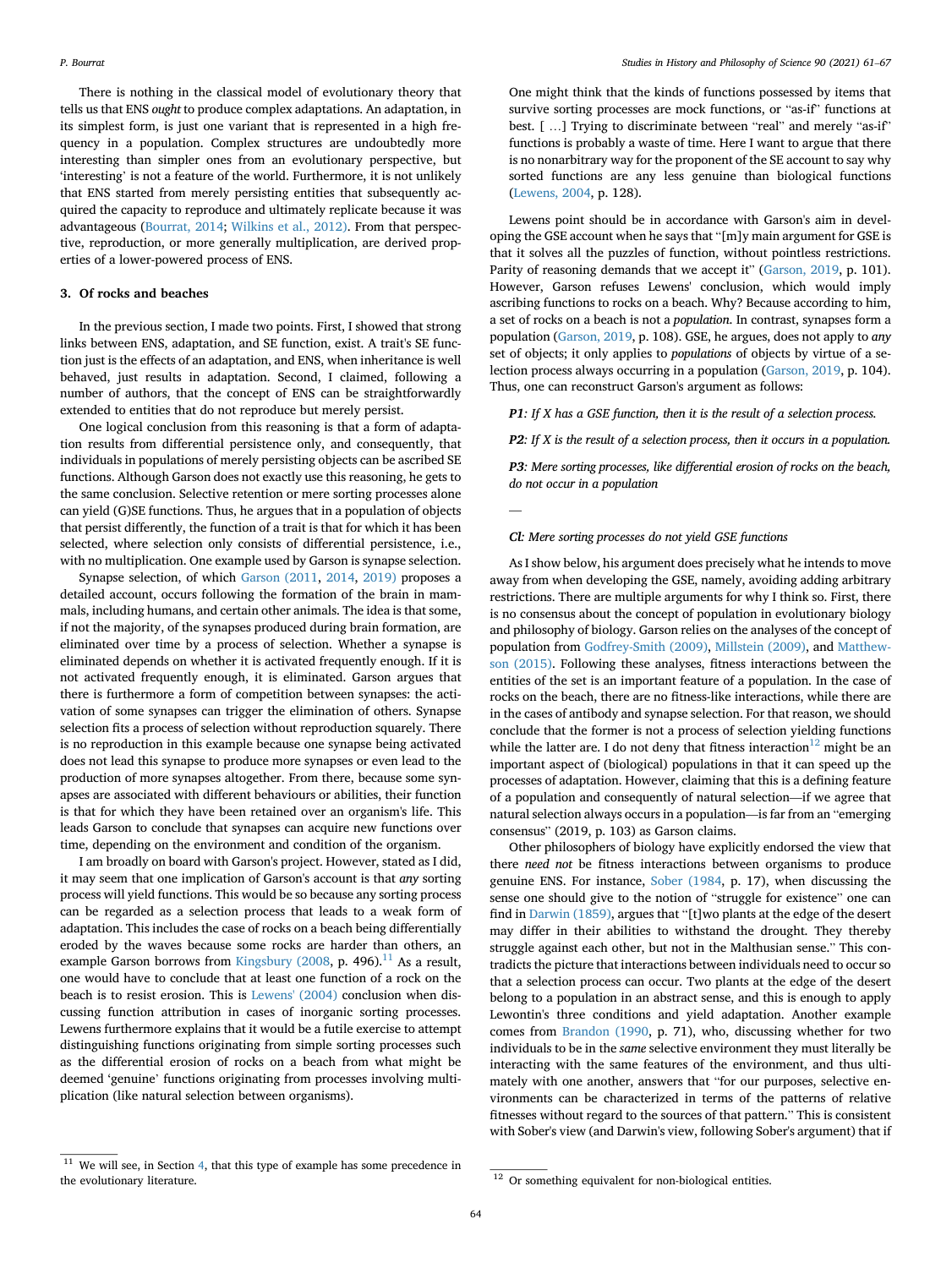the sources of the pattern can be considered as similar, even if this means two individuals are separated, there is no reason to consider that they would not undergo a process of selection. Similarly, [Lewens \(2007,](#page-6-46) p. 60) notes that the modern understanding of selection does not require any scarcity of resources—which would lead to fitness interactions—between organisms.

Second, the simplest models of population genetics illustrating how natural selection operates in a population are frequency- and densityindependent selection models (see [Hamilton, 2009,](#page-6-47) Chapters 6 and 7). In those models, classically, no factors, including the environment (which is considered absent, or more accurately infinite), the frequency of other alleles, or the density of the population, can impact fitness. The fitness of a genotype is considered invariant; the lack of fitness interactions between the genotypes of the population are thus explicitly built into those models. These models might not realistically represent their target system(s), but that is not the point here. Instead, the point is that it is doubtful they would be so often used to present the process by which natural selection operates if interactions between the members of a population were such an important feature for understanding ENS and adaptation. As [Lewontin \(1970,](#page-6-48) p. 1) wrote, "natural selection occurs even when two bacterial strains are growing logarithmically in an excess of nutrient broth if they have different division times" which is in line with the point made in the previous paragraph.

[Bouchard \(2011,](#page-5-4) [2014\)](#page-5-1) went as far as denying that a population is necessary for ENS to occur. By saying that, I am not endorsing Bouchard's view on this particular matter, but this shows that it is unclear that any consensus exists on the definition of a population.

These three lines of argument represent good evidence that trying to put some restrictions on what counts as a GSE function by relying on such an ambiguous concept as 'population' seems at best contentious and at worse doomed to failure.

There is yet another argument against Garson's unwillingness to ascribe functions to rocks on the beach being differentially eroded because they do not belong to a population. The argument goes as follows: Even if we were accepting that the presence of fitness interactions between the entities of a set is a defining feature of a population in which ENS can occur, the examples in which the entities of a set do not appear to have functions—such as rocks on the beach being differential eroded—can easily be tweaked so that the entities of the set have fitness interactions without this changing our intuitions that they do not have functions. Garson is well aware of this. He presents a modified case of the rocks on the beach discussed above he owes to Karen Neander. In this example, the rocks are organized in a pile and jostle each other as the waves crash on the pile. In the jostling process, the softer rocks erode faster than the hard ones. This example—and the many others one can create at will—would appear to be a lethal argument against Garson's proposal, but Garson claims that this is not so. He argues that the fitness interaction requirement, in and of itself, is not enough. Not only must entities of a population interact with one another, but they must do so in the right way. In particular, based on [Matthewson](#page-6-17)'s (2015) analysis, he argues that "roughly [ …], on average, each member of the population must have fitness-relevant interactions with several other members of their group—not just a few" ([Garson, 2019](#page-6-10), p. 106). He then proceeds to show that in a pile of rocks, one rock only interacts with a few other rocks, and thus does not have the right level of connectedness or "linkage." For that reason, a pile of rocks is not a population.

This argument is unconvincing. As a preliminary remark, I note that Matthewson's account is tailored to biological populations, not their geological analogs (and beyond). Second, one response to Garson's argument is that a pile of rocks is not the only situation in which rocks can jostle each other. Take another example of rocks not organized in a pile, but small enough to be displaced by each wave. In this situation, each time a wave slams the beach, the small rocks become suspended in the water and jostle each other when the wave retreats. Because the wave mixes the rocks, there are fitness interactions between the rocks and a high degree of connectedness. Following Garson's argument, one would

then have to regard a set of small rocks that are suspended in water as a population, but not a pile of larger rocks! I believe that this is enough to show that one can strip connectedness altogether as an essential property of populations that can undergo ENS (for convergent points see [Colombo,](#page-6-49) [2020;](#page-6-49) [Conley, 2020](#page-6-50)). Once again, that does not contradict the point that in paradigmatic cases of ENS, which I take to be cases in which selection is particularly conducive to cumulative adaptations, connectedness is an important feature of a population.

The above point is reinforced, once again, by classical models in evolutionary theory. A large number of models assume that an individual only interacts with its neighbours (or more generally locally) and not potentially with any other member of the population they belong to. This feature results in what is called 'population structure' in population genetics (see, for instance, [Hamilton, 2009](#page-6-47), Chapter 4). This is also a widespread assumption in some evolutionary games (see [Nowak, 2006,](#page-6-51) Chapter 9). In both population genetics and evolutionary game theory, population structure is a fundamental feature to understand some evolutionary phenomena. For instance, if a population is well-mixed (maximal degree of connectedness), altruism cannot evolve while it can in some situations of local interactions ([Bourrat, 2015a;](#page-6-52) [Fletcher](#page-6-53) & [Doebeli, 2009](#page-6-53)). As with frequency- and density-independent selection, some might complain that these models are highly idealized. However, models in which there is some population structure are typically more realistic than frequency- and density-independent selection models, and more generally, models in which the individuals are well-mixed.

#### <span id="page-4-0"></span>4. Strength of selection and GSE function: separating the wheat from the chaff

I started this paper by untangling the links between natural selection, evolution, adaptation, and SE function. I claimed, following others, that the SE functions of a trait are the selected effects for which it is an adaptation in the evolutionary sense. I then briefly reviewed the literature showing that ENS does not require the existence of reproduction or multiplication. If this is so, there is no need to invoke these features to talk about functions. I then showed that this ought to be Garson's conclusion, since he proposes a generalized account of SE function in which reproduction is not an essential feature of the entities forming a population. However, when dealing with situations that do not intuitively seem to yield any function, such as a set of rocks on the beach becoming harder over time as a result of differential erosion, Garson refuses to bite the bullet. Instead, he argues that a set of rocks on the beach is not a population and consequently cannot be considered to exhibit GSE functions since ENS always involves a population. However, as I have shown, such an argument fails for two main reasons: a) defining a population on the basis of fitness interactions remains contentious, and b) connectedness or linkage does not appear to do the work intended by Garson.

I should note that I remain open to the possibility that an objective criterion permitting us to separate genuine from "mock" functions exists. However, insofar as Garson's 'population' argument is his master argument, I remain pessimistic that such a criterion exists. I tend to agree with [Lewens \(2007,](#page-6-46) p. 130) who, when referring to organic selection processes (but this can be extended to any other selection process in which there is no multiplication), claims that:

If we feel that they are more genuine, then we can best explain that by pointing to the simple fact of historical habit (we are used to using teleological language in this domain), and to the fact that natural selection, operating over organisms, tends to give rise to entities that look more like designed items than do inorganic sorting processes operating over physical entities.

Where does this leave us? It is interesting here to set side by side Lewens's quote and a quote from Van Valen, who, more than 30 years ago, was already talking about ENS of rocks. The case he presents is slightly different, for it concerns the hardness of different grains of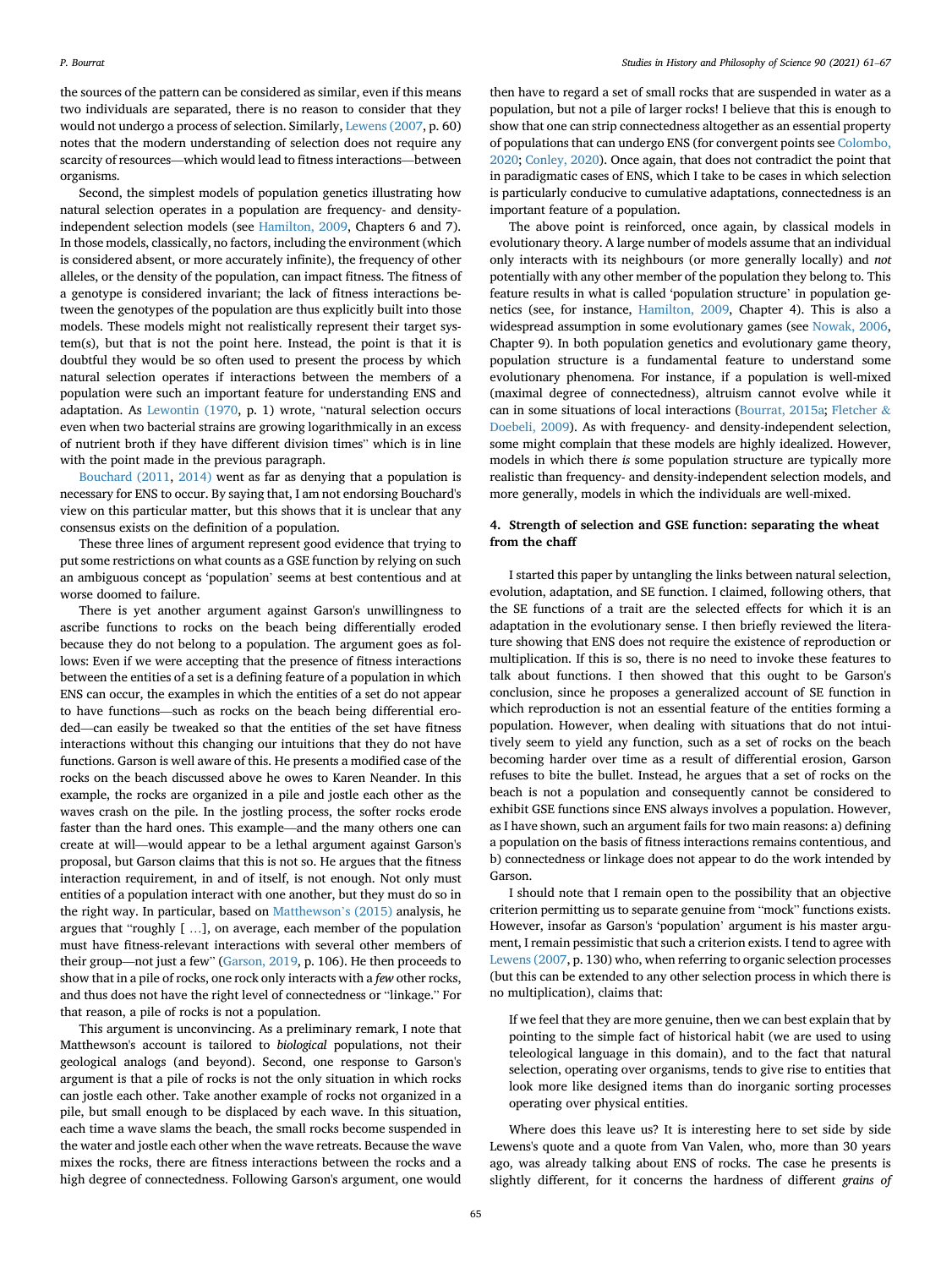minerals composing granite, but Van Valen's and Kingsbury's examples are strikingly similar. Van Valen's example is worth quoting in full.

Then again, look at the rock called granite. It is composed mostly of grains of feldspars and quartz, with some mica and other minerals inserted among them. When granite weathers, the feldspars and micas become clays but nothing much happens to the quartz grains. They are more resistant and get transported down streams or along shores. Thus most beaches are the result of differentially eroded granite.

This is an example of natural selection in the nonliving world. Quartz grains survive longer than feldspar grains, and there is a progressive increase in the average resistance to weathering, of the set of grains that have still survived. This action of natural selection is even creative, as we see by the formation of a beach.

The lack of reproduction imposes constraints on the flexibility of evolution here, but one shouldn't confuse that with the selection itself. We do have here a common sort of evolution by natural selection, and there are many other nonliving examples. (Try to think of some. Being irreversible, they provide at least local arrows for the direction of time.)

So we should try to relax the constraints that channel our thoughts toward the ways we have thought before ([Van Valen, 1989,](#page-6-54) p. 2).

Van Valen tells us that it would be a mistake to consider that the differential persistence of grains does not constitute ENS. It is just a very constrained type of evolution. To go back to Lewens' quote, it is not our historical habit to see it that way and a beach does not seem to be designed as a heart does. However, we should not be prejudiced against seeing this type of case as evolution. Constrained evolution is still evolution and the same goes for GSE functions. In some cases, it is relevant to apply the concept of SE function to merely persisting entities or entities that do not reproduce in obvious ways; in other cases, it is much less so. However, that should not lead us to conclude that a rock has no GSE function. The function of resisting erosion in the example of the rocks on the beach is simply much less interesting or relevant than when the entities of a set are multiplying.

Context and interests can partly explain what one will deem interesting or uninteresting cases of ENS but one might want to pin down the distinction more objectively. One way to do so is to go back to the distinction between ENS of persisting entities and ENS of multiplying entities. As we have seen, what permits one to separate interesting from uninteresting cases of ENS is the possibility of cumulative adaptive evolution. However, cumulative adaptive evolution is not an all or nothing matter. It comes in degrees. Under some restrictive assumptions, part or total evolutionary change between two times can be regarded as the degree to which a trait has become more adapted to its environment. Assuming a strong link between natural selection (including cases of differential persistence) and adaptation exists, $^{13}$  it would, in principle, be possible to provide standardized measures of the change due to natural selection in a given set and over a given period of time and, in doing so, compare different degrees of adaptation and consequently of GSE function in different situations. The Price equation, which is a very general tool used in evolutionary theory that can accommodate any assumption about the entities of a set (see [Luque, 2017;](#page-6-55) [Okasha, 2006](#page-6-37); [Price, 1970\)](#page-6-56) would be a natural starting point for this project. In situations of differential persistence, the standardized measure would generally appear much weaker than in situations in which multiplication occurs, all else being equal. Whether a situation is deemed interesting from the perspective of GSE functions would thus amount to the value of this measure. In situations where the value obtained would be small, as, in most situations of persistence, the amount of functionality yielded by the traits selected would also be small when compared to situations in which reproduction occurs. That would represent a basis for the claim that such situations are uninteresting or marginal cases of function.

Quantifying the degree of function in a given situation could also be the answer to a potential worry, namely, that ascribing functions to the entities of any sorting process renders my version of the GSE account overly liberal. It should not be forgotten that the notion of biological function plays an important role in a number of domains, for instance, the naturalization of mental representations and the concept of mental disorder. For [Dretske \(1988,](#page-6-57) Chapter 3), representations have the function to carry information about the world. For Wakefi[eld \(1992\)](#page-6-58), a mental disorder is a harmful dysfunction. Providing an account of function in which any sorting process can yield functions could imply that too many mental states are representations and too many conditions are disorders.<sup>14</sup> Garson's restriction that the GSE account only applies to *pop*ulations (that is, for him, sets of entities in which there are sufficient fitness interactions) is precisely designed to avoid this type of liberality problem. Quantifying degrees of function would also permit us to bypass this problem. Since in situations of mere persistence, the measure would generally produce lower values than in situations of biological organisms, one could simply say that the function of a rock's hardness to resist erosion is much weaker than the function of a heart to pump blood. By transitivity, this view could lead to a graded account of representations and disorders. This line of thought is convergent with [Matthewson](#page-6-59)'s [\(2020\)](#page-6-59) recent proposal that proper functions come in degrees. [Arnold](#page-5-8) [\(1983\)](#page-5-8) provides a starting point in the quantitative measure of functions which he calls "performance." Arnold does not have in mind the SE account when discussing performance. His account would be closer to the propensity account of function (see [Bigelow](#page-5-9) & [Pargetter, 1987](#page-5-9)), which states that a trait has a function if it provides a fitness benefit to its bearer. However, the quantitative-genetics formalism Arnold uses has straightforward links with the Price equation (see [Queller, 1992](#page-6-60)) and it could be developed to suit the requirements that the GSE account demands.

#### Acknowledgments

I am thankful to the Justin Garson, John Matthewson, Dan Nicholson, the Theory and Method in Biosciences group at the University of Sydney, and two anonymous reviewers for feedback on previous versions of the manuscript. I also thank Stefan Gawronski who proofread the final manuscript. This research was supported by funding from the ARC Centre of Excellence in Synthetic Biology.

#### References

- <span id="page-5-8"></span>[Arnold, S. J. \(1983\). Morphology, performance and](http://refhub.elsevier.com/S0039-3681(21)00141-2/sref1) fitness. American Zoologist, 23, [347](http://refhub.elsevier.com/S0039-3681(21)00141-2/sref1)–[361](http://refhub.elsevier.com/S0039-3681(21)00141-2/sref1).
- <span id="page-5-5"></span>[Babcock, G. \(2020\). Asexual organisms, identity and vertical gene transfer. In](http://refhub.elsevier.com/S0039-3681(21)00141-2/sref2) Studies in [history and philosophy of science Part C: studies in History and Philosophy of biological and](http://refhub.elsevier.com/S0039-3681(21)00141-2/sref2) biomedical sciences [\(Vol. 81, p. 101265\).](http://refhub.elsevier.com/S0039-3681(21)00141-2/sref2)
- <span id="page-5-10"></span><span id="page-5-9"></span>[Bigelow, J., & Pargetter, R. \(1987\). Functions.](http://refhub.elsevier.com/S0039-3681(21)00141-2/sref3) The Journal of Philosophy, 84, 181–[196.](http://refhub.elsevier.com/S0039-3681(21)00141-2/sref3) [Birch, J. \(2016\). Natural selection and the maximization of](http://refhub.elsevier.com/S0039-3681(21)00141-2/sref4) fitness. Biological Reviews, 91, [712](http://refhub.elsevier.com/S0039-3681(21)00141-2/sref4)–[727](http://refhub.elsevier.com/S0039-3681(21)00141-2/sref4).
- <span id="page-5-3"></span>Bouchard, F. (2008). Causal processes, fi[tness, and the differential persistence of lineages.](http://refhub.elsevier.com/S0039-3681(21)00141-2/sref5) [Philosophy of Science, 75](http://refhub.elsevier.com/S0039-3681(21)00141-2/sref5), 560–[570](http://refhub.elsevier.com/S0039-3681(21)00141-2/sref5).
- <span id="page-5-4"></span>[Bouchard, F. \(2011\). Darwinism without populations: A more inclusive understanding of](http://refhub.elsevier.com/S0039-3681(21)00141-2/sref6) the "survival of the fittest". In [Studies in history and philosophy of science Part C: Studies](http://refhub.elsevier.com/S0039-3681(21)00141-2/sref6) [in history and philosophy of biological and biomedical sciences](http://refhub.elsevier.com/S0039-3681(21)00141-2/sref6) (Vol. 42, pp. 106–[114\)](http://refhub.elsevier.com/S0039-3681(21)00141-2/sref6).
- <span id="page-5-2"></span>[Bouchard, F. \(2013\). How ecosystem evolution strengthens the case for functional](http://refhub.elsevier.com/S0039-3681(21)00141-2/sref7) pluralism. In P. Huneman (Ed.), [Functions: Selection and mechanisms](http://refhub.elsevier.com/S0039-3681(21)00141-2/sref7) (pp. 83–[95\).](http://refhub.elsevier.com/S0039-3681(21)00141-2/sref7) [Dordrecht: Springer Netherlands](http://refhub.elsevier.com/S0039-3681(21)00141-2/sref7).
- <span id="page-5-1"></span>[Bouchard, F. \(2014\). Ecosystem evolution is about variation and persistence, not](http://refhub.elsevier.com/S0039-3681(21)00141-2/sref8) [populations and reproduction.](http://refhub.elsevier.com/S0039-3681(21)00141-2/sref8) Biological Theory, 9, 382–[391](http://refhub.elsevier.com/S0039-3681(21)00141-2/sref8).

<span id="page-5-0"></span>Bourke, A. F. (2011). Principles of social evolution[. Oxford: Oxford University Press.](http://refhub.elsevier.com/S0039-3681(21)00141-2/sref9)

<span id="page-5-6"></span><sup>&</sup>lt;sup>13</sup> Some have questioned the idea that natural selection necessarily leads to increased adaptation (for reviews, see [Birch, 2016](#page-5-10); [Okasha, 2018](#page-6-61)). This has implications for the (G)SE account, but as we saw in the introduction, I will bracket this problem off here. 14 I thank an anonymous reviewer for prompting me to discuss this problem.

<span id="page-5-7"></span>